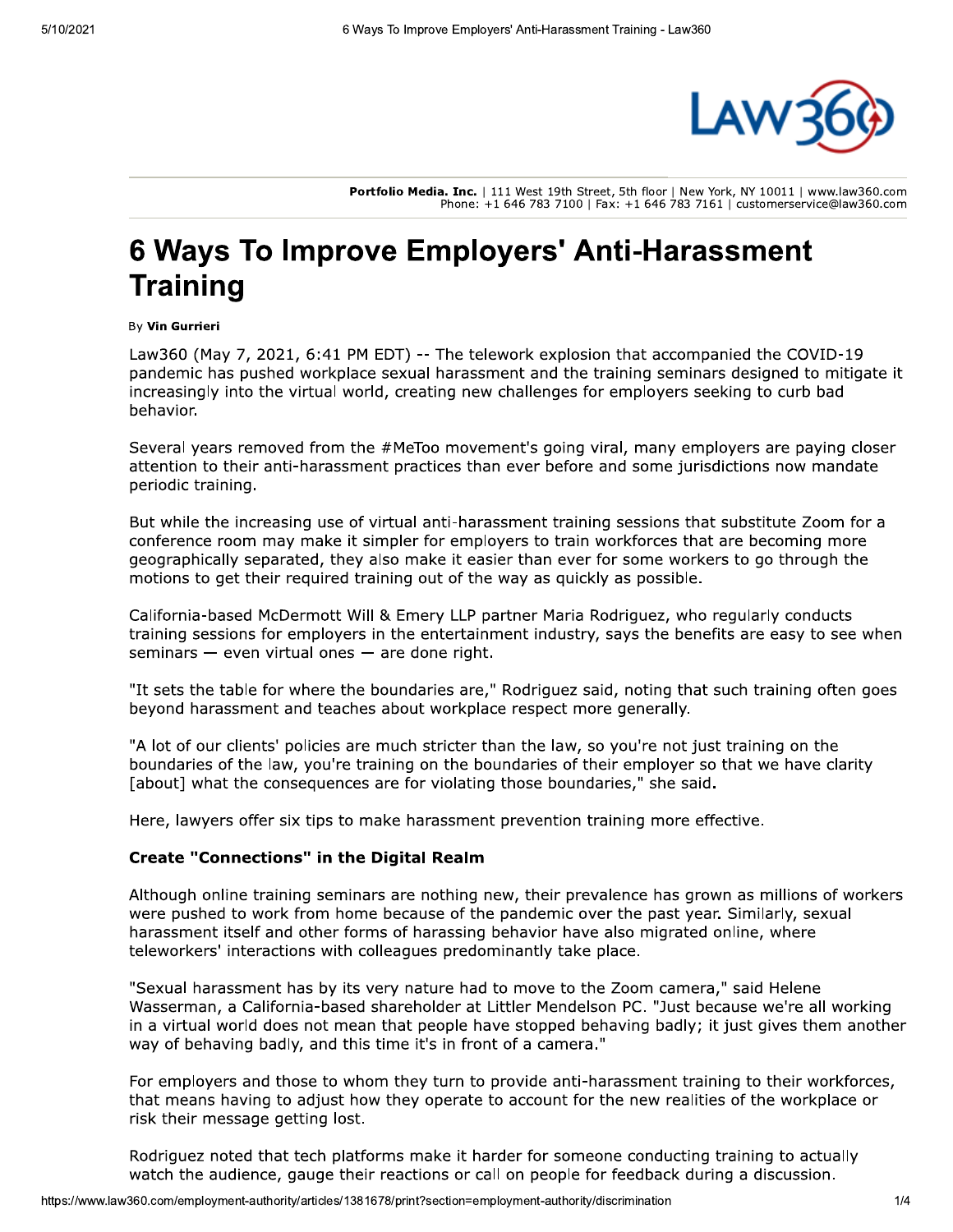These difficulties exist in person but are exacerbated online.

"If somebody decides to turn off their camera, you really don't know how much they're paying attention," Rodriguez said. "And I worry that when people aren't engaged and focused and paying attention, they don't hear messages or they mishear something or they're less engaged with their colleagues."

To combat that problem, Rodriguez suggested doing online seminars in small groups to boost engagement - "if you can keep it to one screen worth of people, that's ideal," she said - noting that is "definitely more effective" than having a massive number of participants.

"You just need to connect with people; if people aren't connecting with you, you're going to be less effective for sure. Trying to connect with people in a Zoom is so much more difficult," Rodriquez said.

Susan Gross Sholinsky, a member at Epstein Becker Green who sits on the firm's COVID-19 task force, similarly said that the "more relatable and interactive a training session is, the more effective it is." She said that live training, whether in person or digital, offers the benefit of being tailored to specific industries or issues a particular organization is dealing with and can be adjusted on the fly based on audience reaction.

But if a company chooses to use a prerecorded training program, Sholinsky said it "works best when it is updated from time to time," such as by adding examples of remote work harassment in light of many workers' current situations.

"That makes it more relevant for the participants," Sholinsky said.

# **Ask If It's Interactive Enough**

Besides being a best practice for getting the most out of training sessions, infusing interactivity into seminars is also a requirement in some jurisdictions.

New York, for example, responded to the #MeToo movement in part by imposing a legal requirement on employers to provide annual sexual harassment training to their workers that meets minimum criteria set by the state. That baseline includes a requirement that training be interactive and generate employee participation. California similarly requires employers to provide a certain amount of "effective interactive training," according to state regulations.

The interactivity component, lawyers say, is key to conducting a training seminar that is both meaningful and legal, depending on where a company is located.

"These sessions should be as interactive as possible, and should include scenarios that demonstrate the concepts being taught, instead of just listing the applicable legal standards," Sholinsky said, noting that use of different forms of media during presentations is helpful in achieving that goal.

To boost the interactivity component of a virtual training, LaKeisha M.A. Caton of Pryor Cashman LLP suggested techniques like starting a training session by seeking feedback about a hypothetical scenario and making use of polls, Q&As and breakout room features on platforms like Zoom to spark discussions that keep audiences engaged with presenters and each other.

"I think it's particularly difficult now more than before to keep people's attention because there are just so many distractions now when people are working from home," Caton said. "Also it's hard to tell sometimes if you're keeping people's attention because of the way the training is set up, that you can't actually see your audience so you can't tell how they're responding to what you're saying."

"My advice is to use all of those functions as much as possible. Allow your audience to ask questions and make comments throughout your presentation and address their questions and comments throughout the presentation," Caton added.

# **Cut Back on Legalese**

One element that can sink the efficacy of workplace anti-harassment training, whether held virtually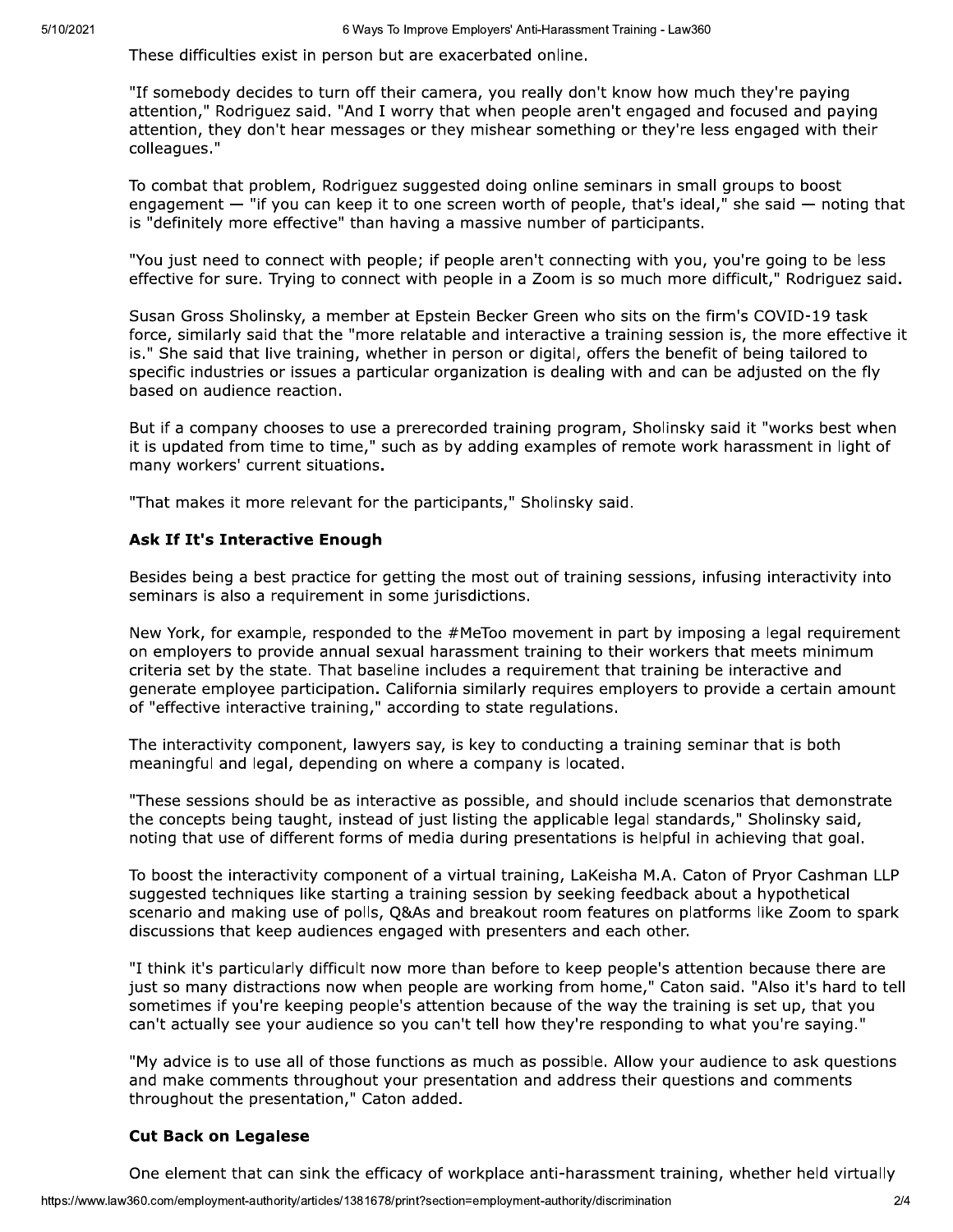or in person, is if it lingers too long on legal requirements and gives short shrift to practical examples that are helpful to workers, according to Caton. She said training "can sometimes focus too much on preventing liability" and not enough on what harassment in the workplace really looks like.

"So for example your employees will be able to walk away knowing the definition of sexual harassment and knowing what constitutes sexual harassment, but they won't necessarily be able to recognize different forms of sexual harassment," Caton said. "Especially, more subtler forms of sexual harassment in their everyday work lives."

Caton said a better approach is mixing discussions about liability with real-world examples of improper behavior and trying to make the training as relatable as possible for participants.

Kristen Gallagher, a partner at McDonald Carano LLP, similarly said that real-world scenarios of workplace harassment are important to include since inappropriate behavior can often be less overt than people imagine it to be. Training that doesn't address the kind of conduct that falls short of illegality doesn't give employees the full picture, she said.

"Sometimes I think people don't always understand that there are nuances to conduct that's not appropriate and there is a fine line between something that may be not acceptable and something that may be illegal," Gallagher said. "So that part of the discussion, too, is important."

While employers obviously prohibit illegal conduct, she said, "a lot of their policies talk about what's improper in their workplace because they're trying to create a place where people want to be."

#### **Know One Size Doesn't Fit All**

While employers who conduct anti-harassment training want to instruct their entire workforce, there can be issues that apply specifically to managers that warrant special attention. It behooves employers to consider separating the training supervisors receive from what is aimed at rank-and-file employees.

By taking that approach, the manager group can delve more deeply into issues surrounding supervisor liability for misconduct or situations that apply only to supervisors, while rank-and-file employees may feel more at ease asking questions without their managers being in the room, according to Caton.

"I would recommend that you have two separate trainings if [employers] can do that," Caton said. "That, I think, would allow lower-level employees to feel more comfortable asking certain questions or bringing up certain situations because they'll feel less [stress], I believe, if their supervisors aren't present in the training."

### **Expand the Program**

Businesses can also boost the effectiveness of their sexual harassment training regimens if they widen the boundaries of their programs.

For example, while not strictly aimed at sexual harassment, seminars that instruct employees on unconscious bias or bystander intervention training can provide employees with a better ability to respond to the types of harassment they may actually encounter in the workplace, particularly when it occurs to someone else.

Littler Mendelson's Wasserman said she believed adding bystander training to training modules is essential since it "helps give people a voice in making complaints."

"What we've seen companies do more recently ... is shift the focus of training," Wasserman said. "For example, bystander training will help people realize, 'If you see something, say something,' and how that applies to all workplace-inappropriate conduct including sexual harassment."

Unconscious bias training, like bystander training, can also be incorporated into a company's overall training curriculum, with Wasserman saying it can "give people more context and provide a bit more guidance," which will aid in properly teaching workers.